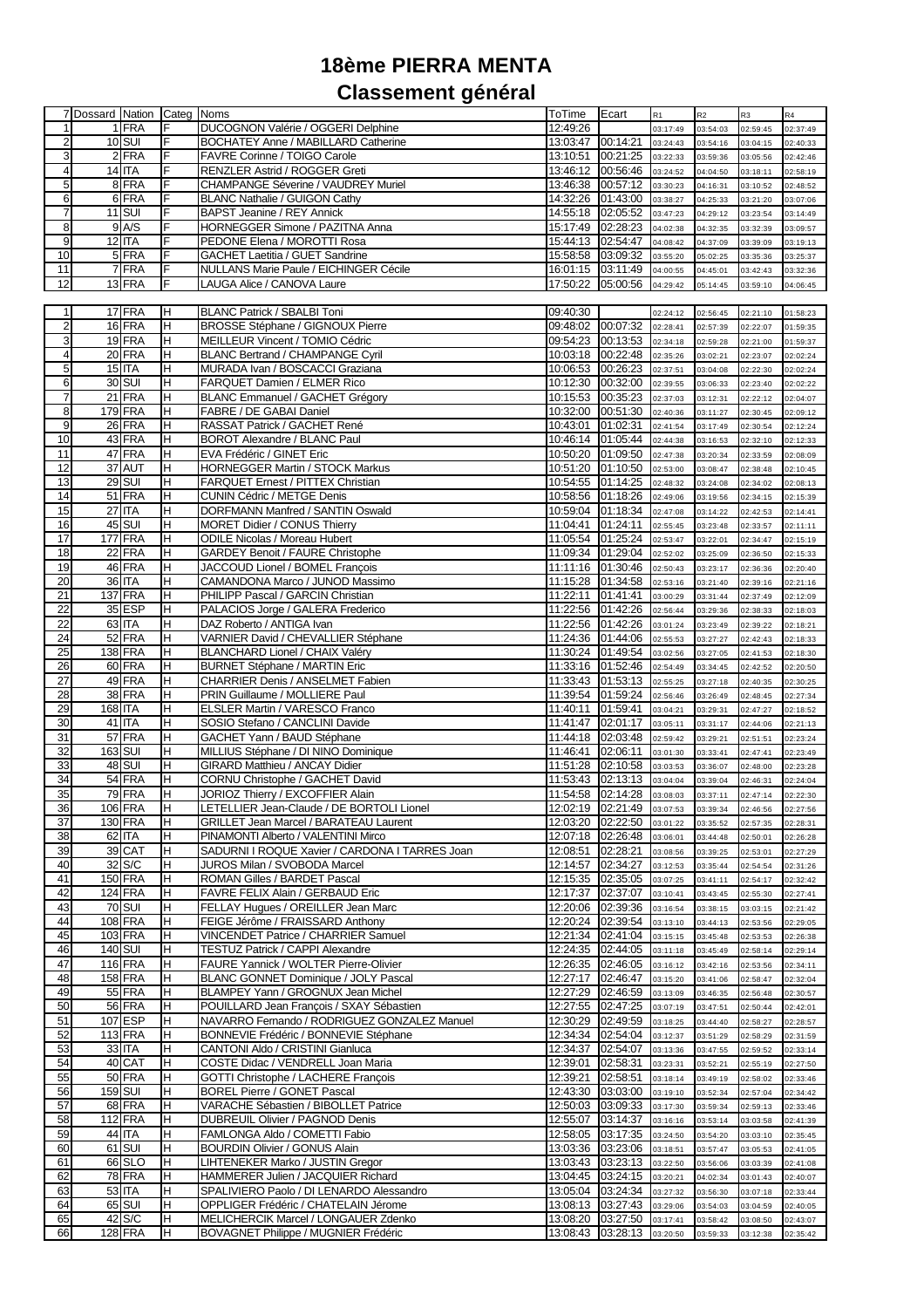| 67         |                    | <b>141 FRA</b>     | IH.      | REBREYEND Bruno / SCRIMGEOUR Carron                                              |                   | 13:09:42 03:29:12 03:24:59             |          | 04:03:12             | 03:04:57             | 02:36:34             |
|------------|--------------------|--------------------|----------|----------------------------------------------------------------------------------|-------------------|----------------------------------------|----------|----------------------|----------------------|----------------------|
| 68         |                    | <b>114 FRA</b>     | H        | FERAUD Kaël / FLORENCE Didier                                                    | 13:15:45 03:35:15 |                                        | 03:17:14 | 04:14:35             | 03:03:12             | 02:40:44             |
| 69         |                    | <b>123 SUI</b>     | H        | CARLIER David / SCHENEVEY Stéphane                                               | 13:16:37 03:36:07 |                                        | 03:37:04 | 03:57:59             | 03:06:14             | 02:35:20             |
| 70         |                    | 59 BUL             | H        | TODOROV Todor / PETROV Stéfan                                                    | 13:22:26 03:41:56 |                                        | 03:22:10 | 03:56:05             | 03:16:07             | 02:48:04             |
| 71         |                    | <b>156 EUS</b>     | H        | ORMAZABAL AZPIROZ Joseba / ITZA BENGOETXEA Gaizka                                | 13:22:54          | 03:42:24                               | 03:29:01 | 03:57:27             | 03:05:15             | 02:51:11             |
| 72         | 101 ITA            |                    | H        | CRISTINI Alessandro / VENTURINI Paolo                                            | 13:25:31          | 03:45:01                               |          |                      |                      |                      |
|            |                    | 99 FRA             |          | BIHLER Boris / LAOUT Stéphane                                                    |                   |                                        | 03:23:08 | 04:21:57             | 03:07:12             | 02:33:14             |
| 73         |                    |                    | H        |                                                                                  | 13:28:46          | 03:48:16                               | 03:24:08 | 04:21:50             | 03:04:34             | 02:38:14             |
| 74         |                    | <b>164 SUI</b>     | H        | PACHE Jean Claude / DEVAUD Daniel                                                | 13:32:00          | 03:51:30                               | 03:29:36 | 04:05:24             | 03:11:06             | 02:45:54             |
| 75         |                    | <b>100 FRA</b>     | H        | COINTEPAS Nicolas / ROSSET Benoit                                                | 13:33:14 03:52:44 |                                        | 03:26:36 | 04:11:28             | 03:08:29             | 02:46:41             |
| 76         |                    | 81 ESP             | H        | GONZALES Jose Javier / RODRIGUEZ Javier                                          | 13:33:40          | 03:53:10                               | 03:25:09 | 03:54:35             | 03:19:40             | 02:54:16             |
| 77         |                    | <b>142 FRA</b>     | H        | DESMUS Régis / RAYNAUD Nicolas                                                   | 13:35:09          | 03:54:39                               | 03:28:24 | 04:03:20             | 03:09:58             | 02:53:27             |
| 78         |                    | 176 CAT            | Η        | CEREZO ALONSO German / HORTET GRAU Carles                                        | 13:38:21          | 03:57:51                               | 03:24:42 | 03:59:17             | 03:21:00             | 02:53:22             |
| 79         |                    | 84 SUI             | Η        | MONNET Vincent / FAVRE Nicolas                                                   | 13:39:50          | 03:59:20                               | 03:40:15 | 04:11:52             | 03:06:38             | 02:41:05             |
| 80         |                    | 86 FRA             | Η        | ROSAZ Marc / TALOTTI Sébastien                                                   | 13:46:16 04:05:46 |                                        | 03:37:02 | 04:11:27             | 03:03:41             | 02:54:06             |
| 81         |                    | 95 FRA             | H        | EXPOSITO Emmanuel / CLET Stéphane                                                | 13:46:22          | 04:05:52                               | 03:32:03 | 04:07:58             | 03:12:26             | 02:53:55             |
| 82         |                    | <b>134 FRA</b>     | H        | LOSSERAND Eric / GERFAUX Yann                                                    | 13:48:58 04:08:28 |                                        | 03:28:02 | 04:11:29             | 03:11:34             | 02:57:53             |
| 83         |                    | 71 ESP             | H        | GARCIA Ignacio / LOPEZ Raul                                                      | 13:54:44 04:14:14 |                                        |          |                      |                      |                      |
| 84         |                    |                    |          |                                                                                  |                   |                                        | 03:35:02 | 04:14:58             | 03:21:17             | 02:43:27             |
|            |                    | 115 FRA            | H        | <b>GEHANT Eric / MATTER François</b>                                             | 13:58:23 04:17:53 |                                        | 03:32:04 | 04:25:00             | 03:10:01             | 02:51:18             |
| 85         |                    | 166 FRA            | H        | JOUTY Pierre / DUC Pierre                                                        |                   | 14:00:10 04:19:40                      | 03:34:53 | 04:07:32             | 03:20:22             | 02:57:23             |
| 86         |                    | 98 FRA             | H        | RENOTON Gérard / ROBIN Laurent                                                   |                   | 14:04:35 04:24:05                      | 03:28:59 | 04:21:39             | 03:15:39             | 02:58:18             |
| 87         |                    | <b>161 SUI</b>     | H        | ROSSIER Marcel / CURRAT Philippe                                                 |                   | 14:06:00 04:25:30                      | 03:33:22 | 04:14:04             | 03:17:35             | 03:00:59             |
| 88         |                    | <b>126 FRA</b>     | H        | MOTTARD Claude / TRAMIER Yves                                                    |                   | 14:09:00 04:28:30                      | 03:41:05 | 04:11:27             | 03:22:17             | 02:54:11             |
| 89         |                    | <b>148 SUI</b>     | H        | GEX Alexandre / PORCELLO Fulvio                                                  |                   | 14:09:16 04:28:46                      | 03:29:10 | 04:20:17             | 03:21:15             | 02:58:34             |
| 90         | 165 ITA            |                    | H        | VENTURETTI Antonino / VISINI Giuseppe                                            | 14:14:21          | 04:33:51                               | 03:41:30 | 04:17:56             | 03:24:03             | 02:50:52             |
| 91         |                    | <b>145 FRA</b>     | H        | GUIRAUD Luc / COURAU Hilaire                                                     | 14:15:09 04:34:39 |                                        | 03:47:10 | 04:15:32             | 03:18:09             | 02:54:18             |
| 92         | 169 ITA            |                    | H        | MARITAN Sergio / BEDINO Gian Franco                                              | 14:17:20          | 04:36:50                               | 03:49:57 | 04:19:52             | 03:20:00             | 02:47:31             |
| 93         |                    | 80 FRA             | H        | DEPREZ Frédéric / QUINTIN Christophe                                             | 14:18:35          | 04:38:05                               | 03:37:19 | 04:16:02             | 03:15:27             | 03:09:47             |
| 94         |                    | <b>143 FRA</b>     | H        | PRADEILLES Marc / HIBON Mathieu                                                  | 14:19:29 04:38:59 |                                        | 03:39:37 | 04:20:14             | 03:19:02             | 03:00:36             |
| 95         |                    | 117 F/S            | H        | KREBS Thomas / JOYE Hervé                                                        | 14:21:09          | 04:40:39                               | 03:45:18 | 04:19:40             | 03:21:02             | 02:55:09             |
|            |                    | 69 ESP             | H        |                                                                                  |                   |                                        |          |                      |                      |                      |
| 96         |                    |                    |          | FERRADAS Manuel / BELLERA Ramon                                                  | 14:21:55 04:41:25 |                                        | 03:49:58 | 04:22:47             | 03:22:43             | 02:46:27             |
| 97         |                    | 120 FRA            | H        | MAYOL Bertrand / PORTES Nicolas                                                  | 14:24:16 04:43:46 |                                        | 03:30:20 | 04:16:13             | 03:28:56             | 03:08:47             |
| 98         | 102 ITA            |                    | H        | BARTESAGHI Sergio / BARUTA Gianluca                                              | 14:26:03 04:45:33 |                                        | 03:48:43 | 04:14:17             | 03:24:32             | 02:58:31             |
| 99         |                    | 87 FRA             | H        | CONTAT Laurent / POLLET VILLARD Florent                                          | 14:27:34 04:47:04 |                                        | 03:40:00 | 04:16:56             | 03:21:07             | 03:09:31             |
| 100        | 172 ITA            |                    | H        | VILLA Mario / VILLA Giuseppe                                                     | 14:30:46 04:50:16 |                                        | 03:42:41 | 04:27:10             | 03:24:20             | 02:56:35             |
| 101        |                    | 94 FRA             | H        | PONCET Nicolas / HUZEN Christian                                                 | 14:35:02          | 04:54:32                               | 03:49:09 | 04:19:45             | 03:21:05             | 03:05:03             |
| 102        |                    | 83 FRA             | H        | <b>BARBIER Bruno / MONNET Serge</b>                                              | 14:37:11          | 04:56:41                               | 03:50:54 | 04:25:04             | 03:21:13             | 03:00:00             |
| 103        |                    | <b>162 SUI</b>     | H        | HAGER Didier / BALLAY Daniel                                                     | 14:38:18 04:57:48 |                                        | 03:41:21 | 04:18:02             | 03:34:42             | 03:04:13             |
| 104        |                    | 85 FRA             | Η        | CHAFFIOTTE Laurent / CHOSSAT Cyril                                               | 14:44:30          | 05:04:00                               | 03:45:37 | 04:24:47             | 03:21:22             | 03:12:44             |
| 105        |                    | 110 FRA            | Η        | DISS Cédric / LACROIX Laurent                                                    |                   | 14:53:14 05:12:44                      | 03:49:31 | 04:41:14             | 03:23:26             | 02:59:03             |
| 106        |                    | <b>132 FRA</b>     | H        | SAVRE Frédéric / LEON Thierry                                                    | 14:59:47          | 05:19:17                               | 03:49:40 | 04:29:55             | 03:32:16             | 03:07:56             |
| 107        |                    | <b>118 FRA</b>     | H        | <b>CANTEGREL Benjamin / BONNETON Guillaume</b>                                   | 15:05:15 05:24:45 |                                        | 03:56:53 |                      |                      |                      |
|            |                    |                    |          |                                                                                  |                   |                                        |          | 04:34:54             | 03:25:31             | 03:07:57             |
| 108        |                    | 92 FRA             | H        | MOLLARET Bruno / AUBONNET Christophe                                             | 15:07:41          | 05:27:11                               | 04:06:19 | 04:36:16             | 03:27:17             | 02:57:49             |
| 109        |                    | <b>139 FRA</b>     | H        | VAUTHAY Bertrand / RIOU Nicolas                                                  | 15:09:59          | 05:29:29                               | 03:53:42 | 04:29:00             | 03:31:02             | 03:16:15             |
| 110        |                    | 152 FRA            | H        | <b>MAURIN Loïs / MAURIN Jacques</b>                                              | 15:12:19 05:31:49 |                                        | 03:57:06 | 04:38:03             | 03:31:06             | 03:06:04             |
| 111        |                    | <b>105 FRA</b>     | H        | LILLE Frédéric / CARON Jean Christophe                                           | 15:13:22          | 05:32:52                               | 03:51:08 | 04:37:27             | 03:32:29             | 03:12:18             |
| 112        |                    | 151 SUI            | H        | ROBADEY Serge / PHARISA Jérome                                                   | 15:13:28          | 05:32:58                               | 03:38:52 | 04:22:06             | 03:40:18             | 03:32:12             |
| 113        |                    | 90 ESP             | H        | <b>AGUIRRE Barnabe / VILLAR Carlos</b>                                           | 15:15:16          | 05:34:46                               | 03:46:49 | 04:25:35             | 03:34:43             | 03:28:09             |
| 114        |                    | <b>167 ITA</b>     | H        | PANSERI Maurizio / NATALI Daniele                                                | 15:16:52          | 05:36:22                               | 04:09:39 | 04:37:15             | 03:29:15             | 03:00:43             |
| 115        |                    | <b>127 FRA</b>     | H        | DUMONT Didier / MALINEAU Jean Jacques                                            | 15:23:11          | 05:42:41                               | 03:57:16 | 04:40:42             | 03:33:09             | 03:12:04             |
| 116        |                    | 72 FRA             | IH.      | DEMOND Tony / DEMOND Alain                                                       |                   | 15:28:16 05:47:46 03:59:27             |          | 04:39:48             | 03:31:59             | 03:17:02             |
| 117        | 119 ITA            |                    | H        | FAGIOLINI Eros / MARINI Alessandro                                               |                   | 15:29:36 05:49:06 04:27:00             |          | 04:32:04             | 03:34:15             | 02:56:17             |
| 118        |                    | <b>129 FRA</b>     | H        | BARBIER Florent / FAVARIO Christian                                              | 15:40:15 05:59:45 |                                        | 04:00:19 | 04:40:58             | 03:39:43             | 03:19:15             |
| 119        |                    | 154 EUS            | H        | AREIZAGA ORUBE Andoni / OTXOA DE OLZA Inaki                                      | 15:40:17 05:59:47 |                                        | 04:10:58 | 04:39:27             | 03:37:10             | 03:12:42             |
|            |                    |                    | H        | GHIONE Alessandro / BATTAGLINO Ezio                                              | 15:40:36 06:00:06 |                                        |          |                      |                      |                      |
| 120        | 171 ITA<br>173 ITA |                    | H        |                                                                                  |                   |                                        | 03:53:12 | 04:52:16             | 03:41:20             | 03:13:48             |
| 121        |                    |                    |          | ARMUZZI Sante / NOSEDA Andrea                                                    | 15:43:28 06:02:58 |                                        | 04:05:20 | 04:52:20             | 03:36:26             | 03:09:22             |
| 122        |                    | 109 FRA            | H        | BLANC Matthias / ALBERT Sébastien                                                | 15:47:13 06:06:43 |                                        | 03:57:24 | 05:13:16             | 03:33:57             | 03:02:36             |
| 123        |                    | <b>146 FRA</b>     | H        | <b>LEON Didier / BARET Nadine</b>                                                | 15:50:45 06:10:15 |                                        | 03:59:58 | 04:37:06             | 03:45:22             | 03:28:19             |
| 124        |                    | 121 FRA            | H        | KIENNE Philippe / STIEFBOLD Philippe                                             | 15:51:53          | 06:11:23                               | 03:56:52 | 04:36:50             | 03:32:41             | 03:45:30             |
| 125        |                    | 77 FRA             | H        | BLANC Laurent / PALMIER Jean François                                            | 16:02:24 06:21:54 |                                        | 04:01:40 | 04:45:24             | 03:46:30             | 03:28:50             |
| 126        |                    | <b>58 SUI</b>      | H        | <b>GRIN Cyril / NANCHEN Bertrand</b>                                             | 16:02:31          | 06:22:01                               | 04:13:42 | 04:44:31             | 03:40:40             | 03:23:38             |
| 127        |                    | <b>157 CAT</b>     | H        | SOLER PICOLA Albert / GUARDIA GARCIA Joan                                        | 16:02:36 06:22:06 |                                        | 04:05:22 | 04:58:28             | 03:42:10             | 03:16:36             |
| 128        |                    | <b>133 FRA</b>     | H        | VIOLON Jacques / OHNENSTETTER Serge                                              | 16:04:01          | 06:23:31                               | 04:16:17 | 04:41:22             | 03:43:34             | 03:22:48             |
| 129        |                    | <b>149 FRA</b>     | H        | DALMAIS Christophe / MIRADOLI Mathias                                            |                   |                                        |          |                      | 03:43:11             | 03:18:54             |
| 130        |                    |                    |          |                                                                                  | 16:05:15 06:24:45 |                                        | 04:11:25 | 04:51:45             |                      |                      |
|            |                    | 155 EUS            | H        | OTXOA BIAIN Aitor / URTEAGA BIKUNA Inaki                                         | 16:06:26 06:25:56 |                                        | 04:16:35 | 04:45:33             | 03:51:59             | 03:12:19             |
| 131        |                    | <b>125 FRA</b>     | H        | ROCHE Patrice / GAGNIERE Walter                                                  | 16:11:12 06:30:42 |                                        | 04:10:34 | 04:41:49             | 03:40:50             | 03:37:59             |
|            |                    |                    |          |                                                                                  |                   |                                        |          |                      |                      |                      |
| 132        |                    | 104 CAT            | H        | CLAPERA ROS Joel / TERMA GRASSA Carles                                           | 16:13:47 06:33:17 |                                        | 04:11:44 | 04:58:11             | 03:41:29             | 03:22:23             |
| 133        |                    | 160 SUI            | H        | GILLIOZ Michel / COUDRAY Christian                                               | 16:15:19 06:34:49 |                                        | 04:05:20 | 05:05:35             | 03:45:12             | 03:19:12             |
| 134        |                    | 131 FRA            | H        | GODAL Christophe / REVET SERVETTAZ Stéphane                                      | 16:19:17          | 06:38:47                               | 04:05:17 | 04:54:06             | 03:50:57             | 03:28:57             |
| 135        |                    | <b>144 FRA</b>     | H        | DEBOISSY Vincent / LEPAGE Jean Marc                                              | 16:19:57          | 06:39:27                               | 04:16:09 | 05:01:42             | 03:39:47             | 03:22:19             |
| 136        |                    | 82 SUI             | H        | REIS José / NICOLET Philippe                                                     | 16:46:14 07:05:44 |                                        | 04:33:49 | 05:09:25             | 03:43:49             | 03:19:11             |
| 137        |                    | 96 FRA             | H        | DUFOUR Jean Pierre / GOLLIET Simon                                               | 16:51:59 07:11:29 |                                        | 04:20:51 | 05:08:18             | 03:56:48             | 03:26:02             |
| 138        |                    | 97 FRA             | H        | COLARD Hervé / ROUGELOT Alain                                                    | 17:01:39 07:21:09 |                                        | 04:19:43 | 05:08:44             | 03:52:37             | 03:40:35             |
| 139        |                    | 91 FRA             | H        | SARRAT Nicolas / RATAILLE Patrick                                                | 17:06:58 07:26:28 |                                        | 04:27:43 | 05:02:04             | 03:55:45             | 03:41:26             |
| 140        |                    | 88 SUI             | H        | GIROD Bernard / MENUT Gilbert                                                    | 17:17:03 07:36:33 |                                        | 04:41:21 | 05:09:09             | 03:55:32             | 03:31:01             |
| 141        |                    | 153 EUS            | H        | OLLAQUINDIA MENENDZ Imanol / MURUA URDANGARIN Aitor                              | 17:21:33 07:41:03 |                                        | 04:26:05 | 05:09:36             | 04:02:44             | 03:43:08             |
| 142        |                    | <b>122 FRA</b>     | H        | CARASSUS Christian / SERE Jean Yves                                              | 17:33:30 07:53:00 |                                        | 04:32:31 | 05:05:05             | 03:55:54             | 04:00:00             |
| 143        |                    | <b>111 SUI</b>     | H        | VACHERON Jacques / UMBEHR Marc                                                   | 17:37:40 07:57:10 |                                        | 04:28:58 | 05:18:21             | 04:10:50             | 03:39:31             |
| 144        |                    | 93 SUI             | H        | WURSTEN Luc André / VUARNIER Pascal                                              | 17:46:21          | 08:05:51                               |          | 05:22:08             | 04:04:27             | 03:28:29             |
|            |                    |                    | H        |                                                                                  |                   |                                        | 04:51:17 |                      |                      |                      |
| 145        |                    | <b>147 FRA</b>     |          | <b>BACHELIER Robert / VALLEE Olivier</b>                                         | 17:54:39          | 08:14:09                               | 04:49:38 | 05:21:59             | 04:00:19             | 03:42:43             |
| 13         |                    | 175 ESP            | F        | ROMERALES Maria Luisa / OMENACA Irune                                            | 18:08:21          | 05:18:55                               | 04:37:18 | 05:24:55             | 04:03:57             | 04:02:11             |
| 146        |                    | 89 SUI             | H        | <b>GENECAND Didier / GIROD Bertrand</b>                                          | 18:18:03 08:37:33 |                                        | 04:54:24 | 05:44:14             | 04:07:45             | 03:31:40             |
| 147        |                    | $178$ FRA          | H        | DUBOST Olivier / THOMANN Sébastien                                               | 18:57:12 09:16:42 |                                        | 04:58:57 | 05:22:28             | 04:19:36             | 04:16:11             |
| 148<br>149 |                    | 174 CAT<br>170 ITA | H<br>Iн. | VILA TORRENTS Alicia / COLLELL CANAL Carles<br>ARNOLFO Mauro / LAMBERTI Riccardo | 18:58:58          | 09:18:28<br>19:13:34 09:33:04 04:55:20 | 04:53:04 | 05:33:51<br>05:57:43 | 04:19:35<br>04:16:46 | 04:12:28<br>04:03:45 |